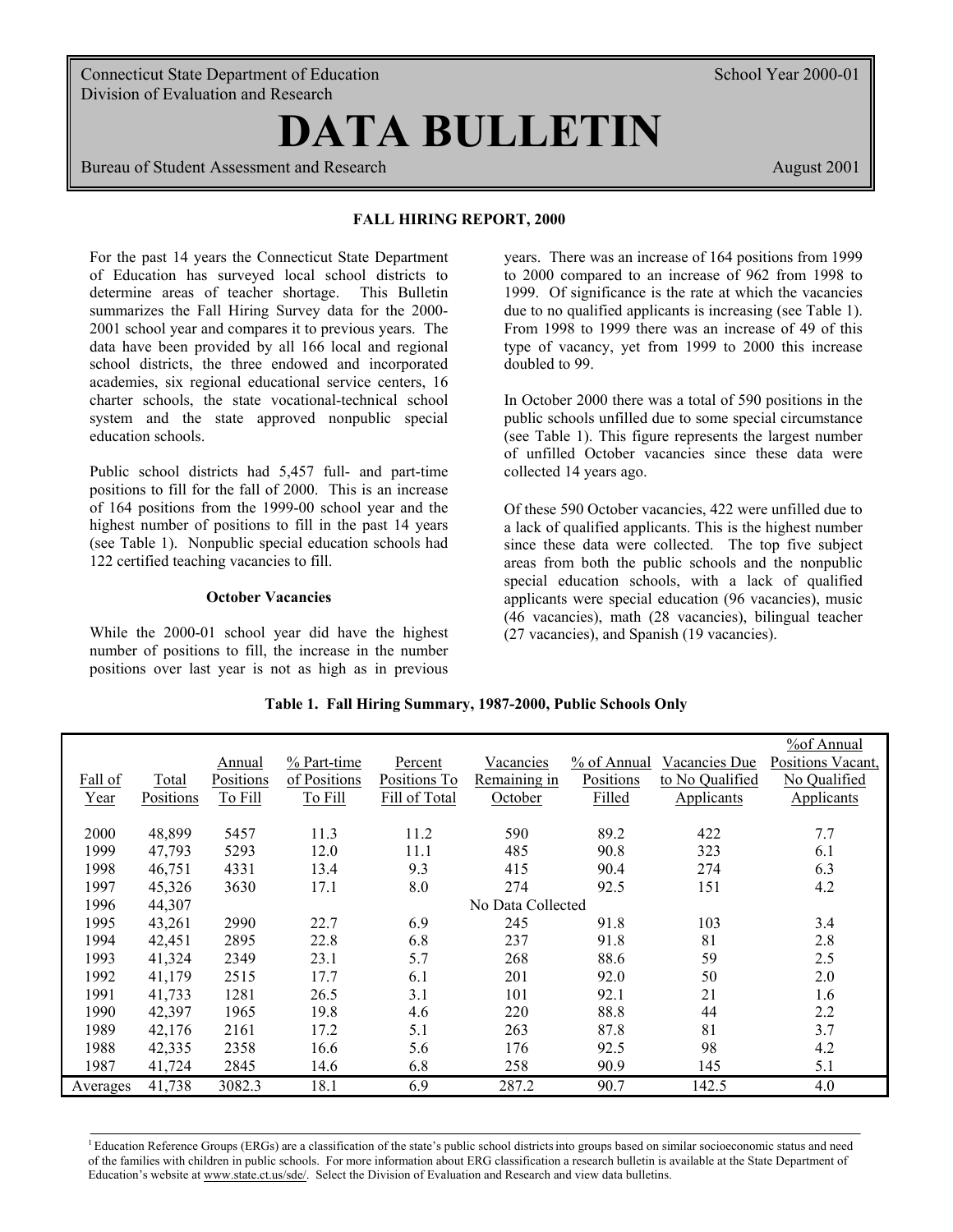#### **Public vs. Nonpublic**

The nonpublic state-approved special education schools continue to have a more difficult time than the public school districts when it comes to filling their special education vacancies. Although nonpublic schools had fewer positions to fill (68) than public schools (617), a greater proportion of the nonpublic vacancies remained unfilled because a qualified person could not be found (36.8% in nonpublic vs. 11.5% in public, see Table 2). Public schools continue to report receiving a higher number of applications than the nonpublic schools, however, the applicant pool quality ratings do not significantly differ between public and nonpublic schools (see Table 2).

# **Applicant Quality Rating**

District personnel responsible for hiring are asked to rate the quality of the applicant pool for each position. They are asked to consider academic qualifications, experience, recommendations, background and other factors to make this subjective rating. The ratings were made on the following scale, with the emphasis being placed on the quality, not the quantity, of the applicant pool:

> 1=Few or no minimally qualified applicants 2=Some acceptable applicants 3=Many acceptable applicants 4=Some high-quality applicants 5=Many high-quality applicants

Only four teaching areas received a median applicant pool rating of 4: elementary, middle grades social studies, school nurse teacher, and high school credit diploma program. No subject area received a median applicant pool rating of 5. Fifteen subject areas received a median rating of 1 (up from nine subject areas last year); they are: Spanish, French, Latin, other world language, elementary world language, bilingual, technology education, consumer home economics,

physics, reading and language arts consultant, deaf, partially sighted, blind, vocational agriculture, and marketing education. These subject areas represent 563 full- and part-time positions.

#### **Shortage Areas**

Connecticut takes several variables into account in order to determine areas of shortage (see Table 3, Columns C-I). "Vacancy No Qualified Person Found" (Column C), is the number of full-time and part-time positions that were unfilled as of October 1, 2000, because no individual had met a district's criteria after a complete search. Teachers working under a "Durational Shortage Area Permit" (Column D), must hold a bachelor's degree, have at least 12 semester hours of credit in the area and meet the state's basic skills testing requirement. Teachers working under a Temporary Authorization for Minor Assignment (Column E) must already be certified in another area and have at least 12 semester hours of credit in the subject to be taught. A "Minimum Qualified Hire" (Column F), is the number of full-time and parttime positions that were filled from an applicant pool that was judged by school district personnel to contain "Few or no minimally qualified applicants." "Median Applications" (Column G), is the median number of applications that the district screened, from appropriately certified people, for any number of full- or part-time positions within a subject area. The maximum reportable number of applications was limited to 75.

The final variable, certificates issued or renewed per position, is calculated by dividing the number of people receiving or renewing Connecticut certificates between September 1, 1999, and August 31, 2000 (Column H), by the number of full- and part-time positions for which a district actively sought applicants or reviewed applications from existing files (Column B).

| <b>Subject Area</b>                             | <b>Number Positions</b><br>Available |          | <b>Median Applications</b><br><b>Received</b> |        | <b>October Vacancies,</b><br><b>No Qualified</b><br><b>Person Found</b> |        | Median<br><b>Applicant Pool</b><br><b>Quality Rating</b> |           |
|-------------------------------------------------|--------------------------------------|----------|-----------------------------------------------|--------|-------------------------------------------------------------------------|--------|----------------------------------------------------------|-----------|
|                                                 |                                      | $Non-$   |                                               | $Non-$ |                                                                         | $Non-$ |                                                          | $Non-$    |
|                                                 | Public                               | Public   | Public                                        | Public | Public                                                                  | Public | Public                                                   | Public    |
| General Special Education                       | 393                                  | 26       | 24.0                                          | 6.0    | 36                                                                      |        | 3.0                                                      | 1.5       |
| Specific Learning Disabled                      | 117                                  | 10       | 30.0                                          | 26.5   | 14                                                                      |        | 3.0                                                      | 3.5       |
| Socially Emotionally Disturbed                  | 59                                   | 30       | 18.5                                          | 5.0    | 15                                                                      |        | 2.0                                                      | 2.0       |
| Mentally-Intellectually Handicapped             | 20                                   |          | 47.0                                          | NA     | 4                                                                       |        | 3.0                                                      | NA        |
| Physically Handicapped                          | 8                                    | ◠        | 17.0                                          | NA     | $\overline{2}$                                                          |        | 4.0                                                      | <b>NA</b> |
| Other Handicapped                               | 20                                   | $\Omega$ | 18.0                                          | 7.0    | $\theta$                                                                |        | 2.0                                                      | 1.0       |
| <b>Total Across All Special Education Areas</b> | 617                                  | 68       | 25.0                                          | 6.0    | 71                                                                      | 25     | 3.0                                                      | 2.0       |

**Table 2. Public and Non-Public Special Education Vacancies**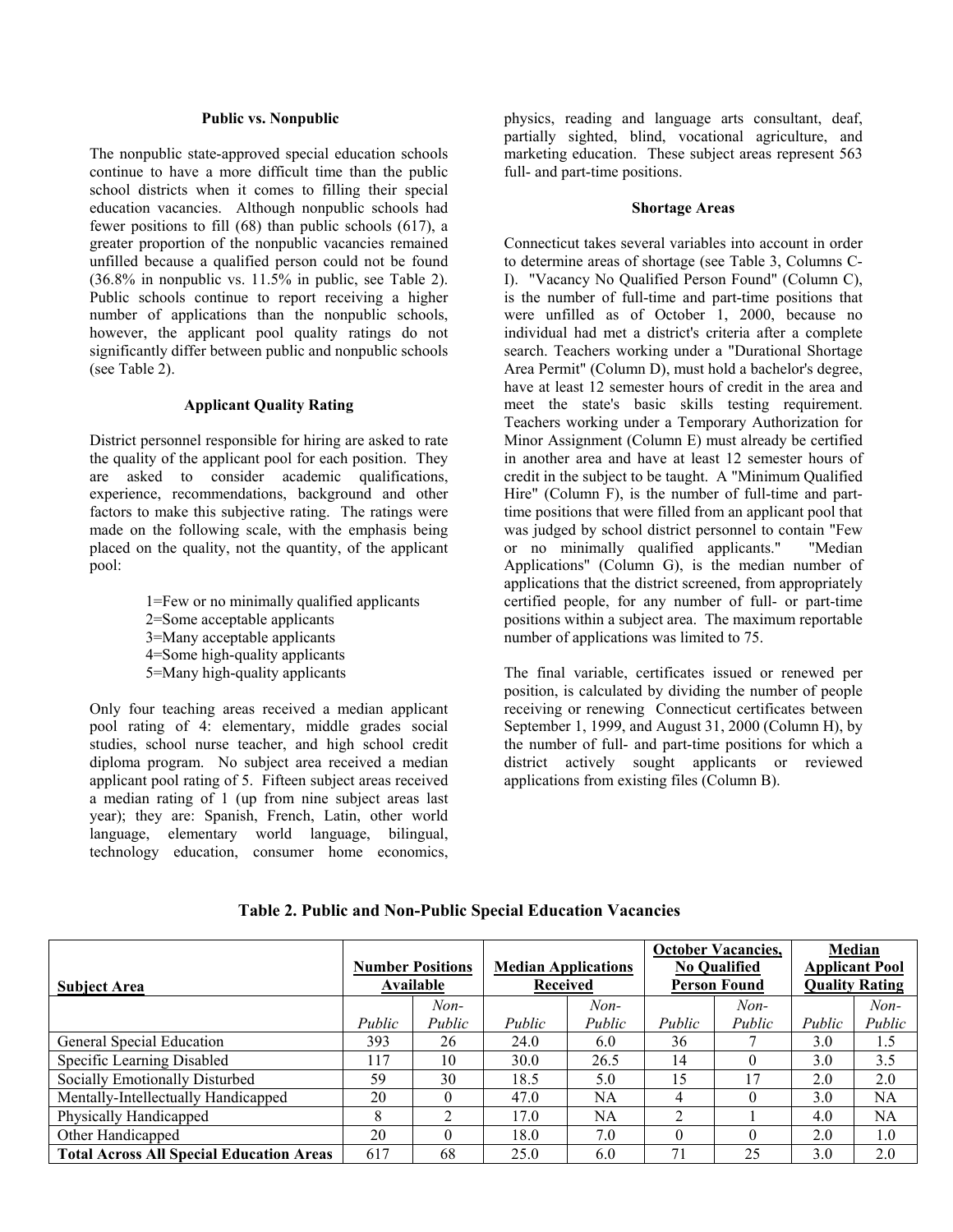#### **Table 4. 2000-2001 Hiring Statistics**

| Subject Area                                           | Total<br>Positions to<br>Fill | Vacancy: No<br><b>Oualified Person</b><br>Found | Durational<br>Shortage<br>Area Permit | Minor<br>Assignment              | Minimum<br><b>Oualified Hire</b> Applications Certificates | Median      | 1st CT         | Median<br>Applicant<br><b>Ouality Rating</b> | Shortage<br>Rank*    |
|--------------------------------------------------------|-------------------------------|-------------------------------------------------|---------------------------------------|----------------------------------|------------------------------------------------------------|-------------|----------------|----------------------------------------------|----------------------|
| Art                                                    | 141                           | $\mathbf{1}$                                    | $\boldsymbol{0}$                      | $\mathbf{0}$                     | 6                                                          | 13.0        | 141            | 3.0                                          | 33                   |
| <b>Bilingual Teacher</b>                               | 80                            | 27                                              | $\mathbf{1}$                          | $\boldsymbol{0}$                 | 37                                                         | 5.0         | 52             | 1.0                                          | 3                    |
| Biology/Life Science                                   | 91                            | 6                                               | 15                                    | $\overline{c}$                   | 18                                                         | 10.0        | 181            | 2.0                                          | 18                   |
| Blind                                                  | 3                             | $\mathbf{0}$                                    | $\mathbf{1}$                          | $\mathbf{0}$                     | $\overline{c}$                                             | 1.0         | $\overline{7}$ | 1.0                                          | 44                   |
| Business & Office                                      | 54                            | 9                                               | $\,8\,$                               | $\mathbf{0}$                     | 15                                                         | 8.0         | 76             | 2.0                                          | 12                   |
| Chemistry                                              | 61                            | $\overline{7}$                                  | 8                                     | 3                                | 17                                                         | 7.0         | 77             | 2.0                                          | 17                   |
| Computer Education                                     | 27                            | $\overline{c}$                                  | <b>NA</b>                             | <b>NA</b>                        | 12                                                         | 5.0         | <b>NA</b>      | 1.0                                          | NA                   |
| <b>Consumer Home Economics</b>                         | 45                            | 9                                               | 11                                    | $\overline{c}$                   | 24                                                         | 2.5         | 20             | 1.0                                          | 10                   |
| Deaf                                                   | 15                            | 3                                               | $\mathbf{0}$                          | $\mathbf{0}$                     | $\overline{4}$                                             | 3.0         | 20             | 1.0                                          | 30                   |
| Developmental Reading                                  | 37                            | $\overline{4}$                                  | <b>NA</b>                             | <b>NA</b>                        | 9                                                          | 9.0         | NA             | 2.0                                          | NA                   |
| Earth Science                                          | 24                            | 1                                               | $\mathbf{1}$                          | $\overline{c}$                   | $\overline{7}$                                             | 10.0        | 46             | 2.0                                          | 37                   |
| <b>Elementary Teacher</b><br>Elementary World Language | 1300<br>22                    | 9<br>$\overline{c}$                             | $\mathbf{0}$<br>$\mathbf{1}$          | $\mathbf{0}$<br>$\mathbf{0}$     | 9<br>6                                                     | 75.0<br>4.0 | 2423<br>45     | 4.0<br>1.0                                   | 23<br>32             |
| English                                                | 248                           | 18                                              | 9                                     | 3                                | 9                                                          | 20.0        | 374            | 3.0                                          | 11                   |
| French                                                 | 60                            | $\overline{7}$                                  | 8                                     | 8                                | 23                                                         | 7.0         | 59             | 1.0                                          | 14                   |
| General Science                                        | 67                            | $\overline{4}$                                  | 18                                    | 10                               | 13                                                         | 9.0         | 120            | 2.0                                          | 22                   |
| <b>General Special Education</b>                       | 685                           | 96                                              | 33                                    | $\mathbf{0}$                     | 18                                                         | 20.0        | 690            | 2.0                                          | $\overline{4}$       |
| German                                                 | 1                             | $\boldsymbol{0}$                                | $\mathbf{1}$                          | $\mathbf{0}$                     | $\mathbf{0}$                                               | 3.0         | 9              | 2.0                                          | 49                   |
| Gifted and Talented                                    | 27                            | $\overline{2}$                                  | <b>NA</b>                             | <b>NA</b>                        | $\overline{4}$                                             | 5.5         | NA             | 2.0                                          | NA                   |
| Health                                                 | 74                            | 5                                               | 6                                     | 14                               | 14                                                         | 9.5         | 84             | 2.0                                          | 21                   |
| High School Credit Diploma Program                     | $\overline{2}$                | $\mathbf{0}$                                    | $\mathbf{0}$                          | $\mathbf{0}$                     | $\mathbf{0}$                                               | 17.0        | 37             | 4.0                                          | 50                   |
| <b>Integrated Language Arts</b>                        | 22                            | $\mathbf{0}$                                    | <b>NA</b>                             | <b>NA</b>                        | 3                                                          | 25.0        | NA             | 3.0                                          | NA                   |
| <b>Integrated Science</b>                              | 5                             | $\mathbf{0}$                                    | NA                                    | <b>NA</b>                        | $\mathbf{1}$                                               | 13.0        | <b>NA</b>      | 2.5                                          | NA                   |
| Italian                                                | 9                             | $\mathbf{0}$                                    | $\mathbf{1}$                          | $\boldsymbol{0}$                 | $\overline{4}$                                             | 1.5         | 13             | 1.5                                          | 41                   |
| Kindergarten/Pre-K                                     | 163                           | $\overline{2}$                                  | $\mathbf{0}$                          | $\boldsymbol{0}$<br>$\mathbf{1}$ | 6                                                          | 34.0        | 772            | 3.5                                          | 35                   |
| Latin<br>Marketing and Distribution                    | 23<br>3                       | 3<br>$\mathbf{0}$                               | 8<br>$\mathbf{0}$                     | $\mathbf{0}$                     | 8<br>$\mathbf{1}$                                          | 3.0<br>2.0  | 14<br>12       | 1.0<br>1.0                                   | 25<br>48             |
| Mathematics                                            | 252                           | 17                                              | 34                                    | 3                                | 47                                                         | 12.0        | 213            | 2.0                                          | 5                    |
| Media Specialist                                       | 93                            | 12                                              | 23                                    | $\mathbf{0}$                     | 30                                                         | 9.0         | 62             | 2.0                                          | 8                    |
| Middle Grades, Biology                                 | 9                             | $\mathbf{1}$                                    | $\mathbf{0}$                          | $\mathbf{0}$                     | $\overline{4}$                                             | 8.5         | 187            | 1.5                                          | 42                   |
| Middle Grades, Earth Science                           | 11                            | $\overline{2}$                                  | $\boldsymbol{0}$                      | $\boldsymbol{0}$                 | $\mathbf{1}$                                               | 15.5        | 50             | 2.0                                          | 39                   |
| Middle Grades, English                                 | 128                           | 3                                               | $\overline{2}$                        | $\overline{2}$                   | $\overline{4}$                                             | 23.0        | 420            | 3.0                                          | 31                   |
| Middle Grades, French                                  | 25                            | 3                                               | <b>NA</b>                             | <b>NA</b>                        | 5                                                          | 8.5         | <b>NA</b>      | 2.5                                          | NA                   |
| Middle Grades, General Science                         | 91                            | $\overline{3}$                                  | $\mathbf{0}$                          | $\mathbf{0}$                     | 11                                                         | 12.0        | 139            | 2.0                                          | 29                   |
| Middle Grades, Italian                                 | $\overline{4}$                | $\mathbf{0}$                                    | NA                                    | <b>NA</b>                        | $\overline{4}$                                             | 2.0         | <b>NA</b>      | 1.0                                          | NA                   |
| Middle Grades, Latin<br>Middle Grades, Mathematics     | 5<br>145                      | $\mathbf{0}$<br>11                              | NA<br>7                               | <b>NA</b><br>$\mathbf{0}$        | $\mathbf{1}$<br>14                                         | 2.0<br>13.0 | NA<br>244      | 2.0<br>2.0                                   | NA<br>15             |
| Middle Grades, Other Language                          | $\overline{c}$                | $\mathbf{1}$                                    | NA                                    | <b>NA</b>                        | $\mathbf{1}$                                               | 0.5         | <b>NA</b>      | 1.0                                          | NA                   |
| Middle Grades, Physical Science                        | 5                             | 1                                               | NA                                    | <b>NA</b>                        | $\mathbf{1}$                                               | 4.0         | <b>NA</b>      | 3.0                                          | NA                   |
| Middle Grades, Social Studies                          | 101                           | $\mathbf{1}$                                    | $\overline{c}$                        | $\mathbf{1}$                     | $\overline{c}$                                             | 32.0        | 498            | 4.0                                          | 43                   |
| Middle Grades, Spanish                                 | 84                            | 8                                               | <b>NA</b>                             | NA                               | 34                                                         | 7.0         | NA             | 2.0                                          | NA                   |
| Music                                                  | 247                           | 46                                              | 15                                    | $\bf{0}$                         | 40                                                         | 8.0         | 154            | 2.0                                          | $\mathbf{1}$         |
| Occupational Home Economics                            | 3                             | $\overline{2}$                                  | $\mathbf{0}$                          | $\mathbf{0}$                     | $\mathbf{0}$                                               | 2.5         | $\overline{3}$ | 1.5                                          | 36                   |
| Other Language                                         | 6                             | $\overline{4}$                                  | $\mathbf{0}$                          | $\mathbf{0}$                     | $\overline{2}$                                             | 0.5         | 8              | 1.0                                          | 28                   |
| Other Occupational Subject                             | 8                             | $\mathbf{0}$                                    | $\mathbf{0}$                          | $\mathbf{0}$                     | $\overline{4}$                                             | 5.0         | 104            | 1.5                                          | 46                   |
| <b>Partially Sighted</b>                               | $\overline{2}$                | $\mathbf{1}$                                    | $\Omega$                              | $\theta$                         | 1                                                          | 0.0         | 8              | 1.0                                          | 40                   |
| <b>Physical Education</b><br>Physical Science          | 189<br>13                     | 8<br>$\mathbf{1}$                               | $\mathbf{1}$<br>NA                    | $\bf{0}$<br>$\rm NA$             | 19<br>$\mathbf{0}$                                         | 12.5<br>9.5 | 218<br>NA      | 3.0<br>2.0                                   | 19<br>NA             |
| Physics                                                | 31                            | 5                                               | 5                                     | $\mathbf{1}$                     | $\overline{9}$                                             | 4.0         | 37             | 1.0                                          | 24                   |
| Psychological Examiner                                 | $\mathfrak{Z}$                | $\bf{0}$                                        | NA                                    | NA                               | $\mathbf{0}$                                               | 12.0        | NA             | 2.5                                          | NA                   |
| Reading and Language Arts Consultant                   | 37                            | $\overline{4}$                                  | 6                                     | $\bf{0}$                         | 9                                                          | 4.5         | 47             | 1.0                                          | 26                   |
| Related Subjects (Voc-Tech Only)                       | $\overline{4}$                | $\bf{0}$                                        | $\boldsymbol{0}$                      | $\bf{0}$                         | $\boldsymbol{0}$                                           | 74.0        | 56             | 2.0                                          | 51                   |
| <b>Remedial Mathematics</b>                            | $\mathbf{1}$                  | $\boldsymbol{0}$                                | NA                                    | NA                               | $\boldsymbol{0}$                                           | 40.0        | NA             | 2.0                                          | NA                   |
| Remedial Reading/Language Arts                         | 60                            | 15                                              | 9                                     | $\boldsymbol{0}$                 | 15                                                         | 6.0         | 55             | 2.0                                          | 9                    |
| <b>School Counselor</b>                                | 163                           | 12                                              | 10                                    | $\boldsymbol{0}$                 | 9                                                          | 15.0        | 168            | 2.0                                          | 13                   |
| School Nurse-Teacher                                   | 9                             | $\boldsymbol{0}$                                | $\boldsymbol{0}$                      | $\boldsymbol{0}$                 | $\mathbf{1}$                                               | 13.0        | $\tau$         | 4.5                                          | 47                   |
| School Psychologist                                    | 119                           | 11                                              | $\mathbf{1}$                          | $\boldsymbol{0}$                 | 12                                                         | $8.0\,$     | 122            | 2.0                                          | 16                   |
| School Social Worker                                   | 76                            | $\overline{c}$                                  | $\boldsymbol{0}$                      | $\boldsymbol{0}$                 | $\boldsymbol{0}$                                           | 11.5        | 196            | 2.0                                          | 38                   |
| Social Studies                                         | 129<br>107                    | $\boldsymbol{0}$                                | $\mathbf{1}$                          | 9<br>12                          | $\overline{\mathbf{3}}$<br>82                              | 37.0        | 425<br>152     | 3.0                                          | 45<br>$\overline{c}$ |
| Spanish<br>Speech & Language Pathologist               | 117                           | 11<br>18                                        | 46<br>$\mathbf{1}$                    | $\boldsymbol{0}$                 | 25                                                         | 6.5<br>5.0  | 112            | 1.0<br>2.0                                   | $\tau$               |
| <b>Technology Education</b>                            | 63                            | 14                                              | 17                                    | $\boldsymbol{0}$                 | 30                                                         | 5.0         | 29             | 1.0                                          | 6                    |
| TESOL                                                  | 28                            | $\overline{4}$                                  | 5                                     | $\boldsymbol{0}$                 | 6                                                          | $8.0\,$     | 63             | 2.0                                          | 27                   |
| Theater/Drama                                          | $\mathbf{1}$                  | $\boldsymbol{0}$                                | NA                                    | NA                               | $\boldsymbol{0}$                                           | 1.0         | NA             | 1.0                                          | NA                   |
| Trade & Industrial                                     | 58                            | 16                                              | $\bf{0}$                              | $\bf{0}$                         | $\boldsymbol{0}$                                           | 4.0         | 18             | 3.0                                          | 20                   |
| Unlisted Non-Teaching Assignment                       | 14                            | $\overline{c}$                                  | NA                                    | NA                               | 6                                                          | 5.0         | NA             | 2.0                                          | NA                   |
| <b>Unlisted Teaching Assignment</b>                    | 13                            | $\bf{0}$                                        | NA                                    | NA                               | $\overline{4}$                                             | 2.0         | NA             | 2.0                                          | NA                   |
| Video/Film                                             | $\mathbf{1}$                  | $\mathbf{1}$                                    | NA                                    | NA                               | $\boldsymbol{0}$                                           | 2.0         | NA             | 1.0                                          | NA                   |
| Vocational Agriculture                                 | 5                             | $\mathbf{1}$                                    | $\boldsymbol{0}$                      | $\boldsymbol{0}$                 | $\overline{\mathbf{4}}$                                    | 5.0         | 5              | 1.0                                          | 34                   |

reflect the numbers associated with their related non-certifiable areas. ar Spanish). Therefore, the shortage area ranking assigned to areas such as Spanish \* "NA" indicates that certification does not currently exist for that subject area. Because of this, a shortage area index could not be calculated. The numbers associated with these non-certifiable subject areas were factored into their respective certifiable areas (e.g., Middle Grades Spanish into regular Spanish). Therefore, the shortage area ranking assigned to areas such as Spanish and French Because of this, a shortage area index cou